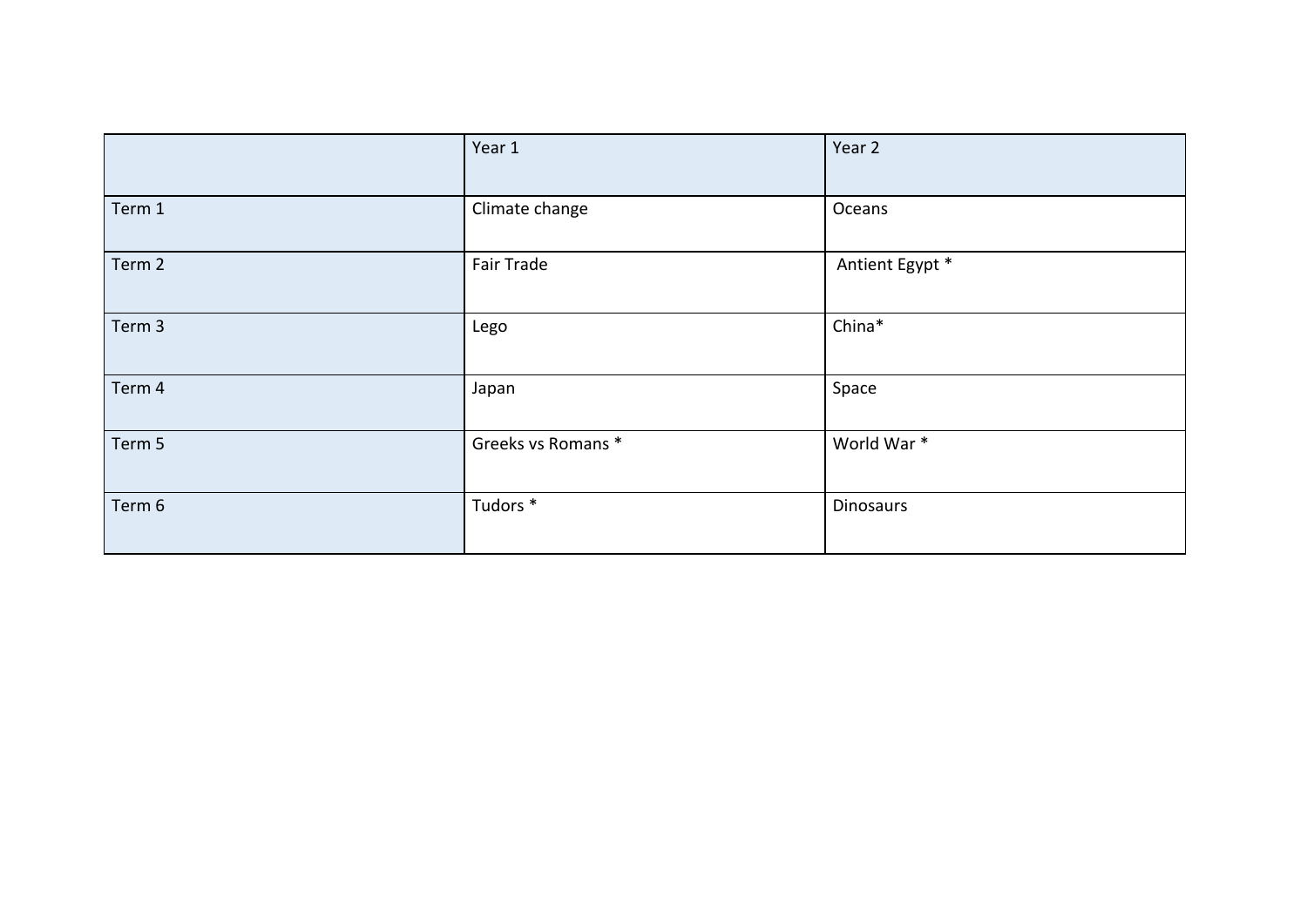|                                     | Subject                        | Term 1<br>Climate Change                                      | Term 2<br>Fair Trade                                           | Term 3<br><b>LEGO</b>                            | Term 4<br>Japan                                  | Term 5<br><b>Greeks Vs Romans</b>                                                                             | Term 6<br>Tudors                                        |  |  |
|-------------------------------------|--------------------------------|---------------------------------------------------------------|----------------------------------------------------------------|--------------------------------------------------|--------------------------------------------------|---------------------------------------------------------------------------------------------------------------|---------------------------------------------------------|--|--|
| Core                                | English                        | $\mathbf{3}$<br>Modern Text                                   | $\overline{3}$<br>Non-fiction                                  | $\overline{3}$<br>workplace skills               | $\overline{\mathbf{3}}$<br>Poetry (haiku)        | $\overline{3}$<br><b>Greek Myths Narrative</b><br>writing                                                     | $\mathbf{3}$<br>AMND                                    |  |  |
| Core                                | <b>SRS</b>                     |                                                               | $\overline{2}$<br>Advanced synthetic phonics reading programme |                                                  |                                                  |                                                                                                               |                                                         |  |  |
| Core                                | <b>Maths</b>                   | $\overline{4}$<br>Measure<br>Temperature                      | $\overline{4}$<br>Number                                       | $\overline{4}$<br>Measure<br>Timelines           | $\overline{4}$<br>Statistics                     | $\overline{4}$<br>Shape                                                                                       | $\overline{4}$<br>Geometry<br>Construction              |  |  |
| Core                                | PE                             | $\overline{2}$<br>Football                                    | $\overline{2}$<br>Basketball                                   | $\overline{2}$<br>Badminton                      | $2^{\circ}$<br>Frisbee                           | $\overline{2}$<br>Cricket                                                                                     | $\overline{2}$<br>Athletics                             |  |  |
| Core                                | <b>ICT</b>                     | $\mathbf{1}$<br>Seesaw then coding                            | 1<br>Desktop publishing                                        | $\mathbf{1}$<br>Lego WeDo                        | $\mathbf{1}$<br>Computer art and<br>animation    | $\mathbf{1}$<br>SketchUp                                                                                      | $\mathbf{1}$<br>I Can Present<br>presentations          |  |  |
|                                     | Art                            | $\overline{2}$<br><b>Environmental portraits</b>              |                                                                | $\overline{2}$<br>Lego Art Project               | $\overline{2}$<br><b>Famous Japanese Artists</b> |                                                                                                               |                                                         |  |  |
| TaL:<br>Them<br>$\mathbf{e}$<br>(6) | D&T                            |                                                               | $\overline{2}$<br><b>Recycled Materials</b>                    |                                                  |                                                  | $\overline{2}$<br>Architecture, pottery<br>and coins                                                          | $\overline{2}$<br>Portraits, houses and<br><b>Roses</b> |  |  |
|                                     | <b>Humanities</b><br>Geography | $\overline{2}$<br>Water Cycle and climate<br>change           | $\overline{2}$<br>Trade                                        |                                                  | $2^{\circ}$<br><b>Continents and Japan</b>       |                                                                                                               |                                                         |  |  |
|                                     | <b>Humanities</b><br>History   |                                                               |                                                                | $\overline{2}$<br>Toys through time              |                                                  | $\overline{2}$<br><b>Comparisons</b><br>(connections, water,<br>expansion,<br>government, women,<br>language) | $\overline{2}$<br><b>Family Trees</b>                   |  |  |
|                                     | Science                        | $\overline{2}$<br>Animals and their Habitats, INC inheritance |                                                                | $\overline{2}$<br>Light and sound<br>Electricity |                                                  | $\overline{2}$<br>Forces and materials                                                                        |                                                         |  |  |
| TaL:<br>Perso<br>nal                | <b>RSE</b>                     | $\overline{2}$<br>The wider world<br>Careers in conservation  | $\overline{2}$<br>Equality                                     | $\overline{2}$                                   |                                                  |                                                                                                               |                                                         |  |  |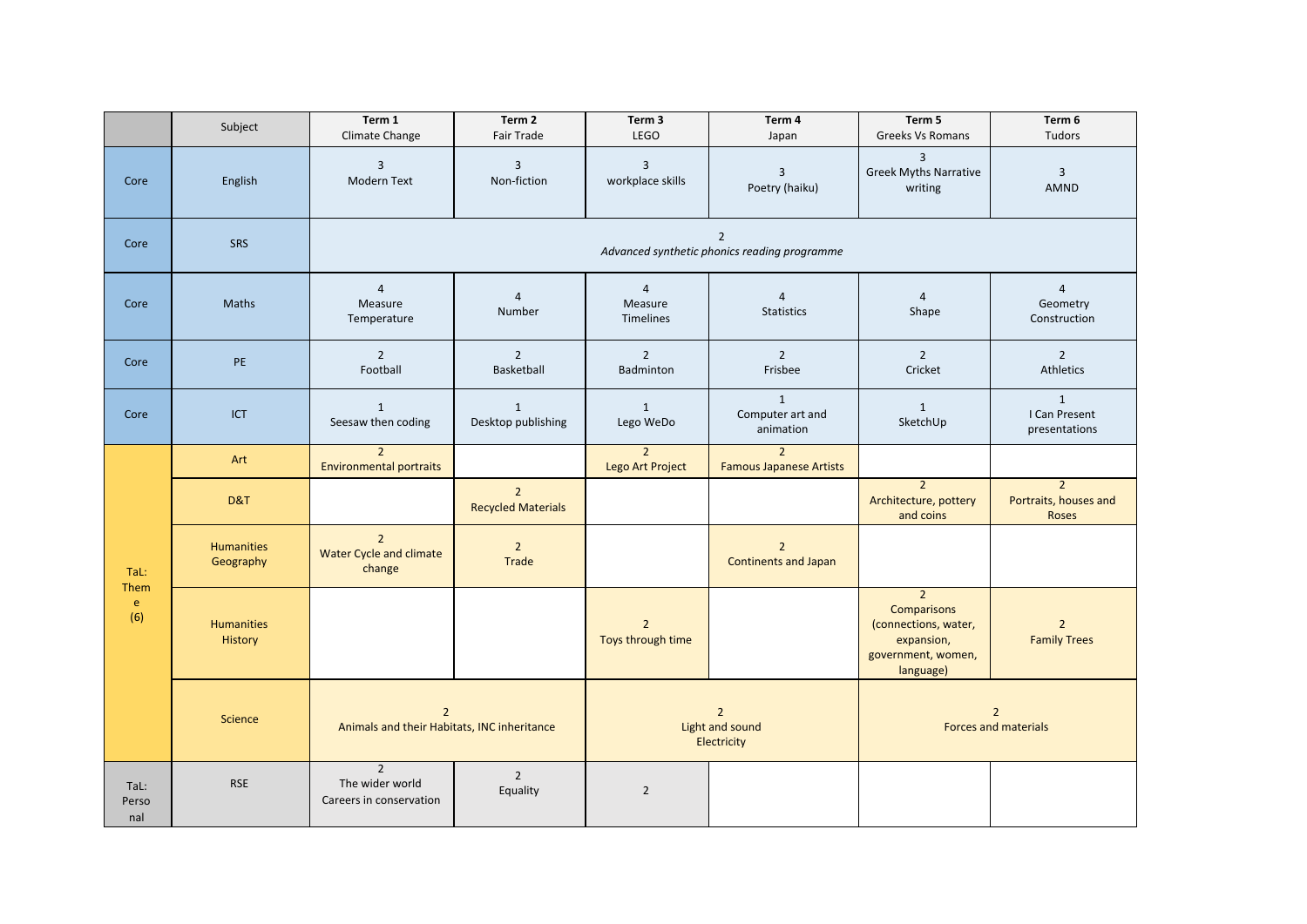|                            |                  |                                                              |                                                               | <b>Work Based</b><br>Relationships |                       |                                                                                                                                                                |                                                                    |  |  |
|----------------------------|------------------|--------------------------------------------------------------|---------------------------------------------------------------|------------------------------------|-----------------------|----------------------------------------------------------------------------------------------------------------------------------------------------------------|--------------------------------------------------------------------|--|--|
| Devel<br>opme<br>nt<br>(5) | <b>RE</b>        |                                                              |                                                               |                                    | Buddhism              | $\overline{2}$<br>Roman and Greek<br>Gods                                                                                                                      | $\mathcal{P}$<br>Reformation and<br>Catholicism                    |  |  |
|                            | Communication    | Debate                                                       | Body language                                                 | Lego Therapy                       | Picture Book literacy | Crime and punishment                                                                                                                                           | Relationships                                                      |  |  |
|                            | Independence     | Includes Cooking, Music Enrichment and Life Skills concepts. |                                                               |                                    |                       |                                                                                                                                                                |                                                                    |  |  |
|                            | OT/Social/Target |                                                              |                                                               |                                    |                       |                                                                                                                                                                |                                                                    |  |  |
| Work Exp                   |                  | Conservation                                                 | Oxfam                                                         |                                    | Tourism               | Job market                                                                                                                                                     | Design                                                             |  |  |
|                            |                  |                                                              | Oxfam engagement<br>and exploration of<br>ethos and objective |                                    |                       | <b>Exploration of jobs</b><br>within the Roman and<br>Greek empires,<br>moving from manual<br>labour to skills jobs<br>such as accountants<br>and construction | jobs in design, structured<br>from the Inside Lego<br>documentary. |  |  |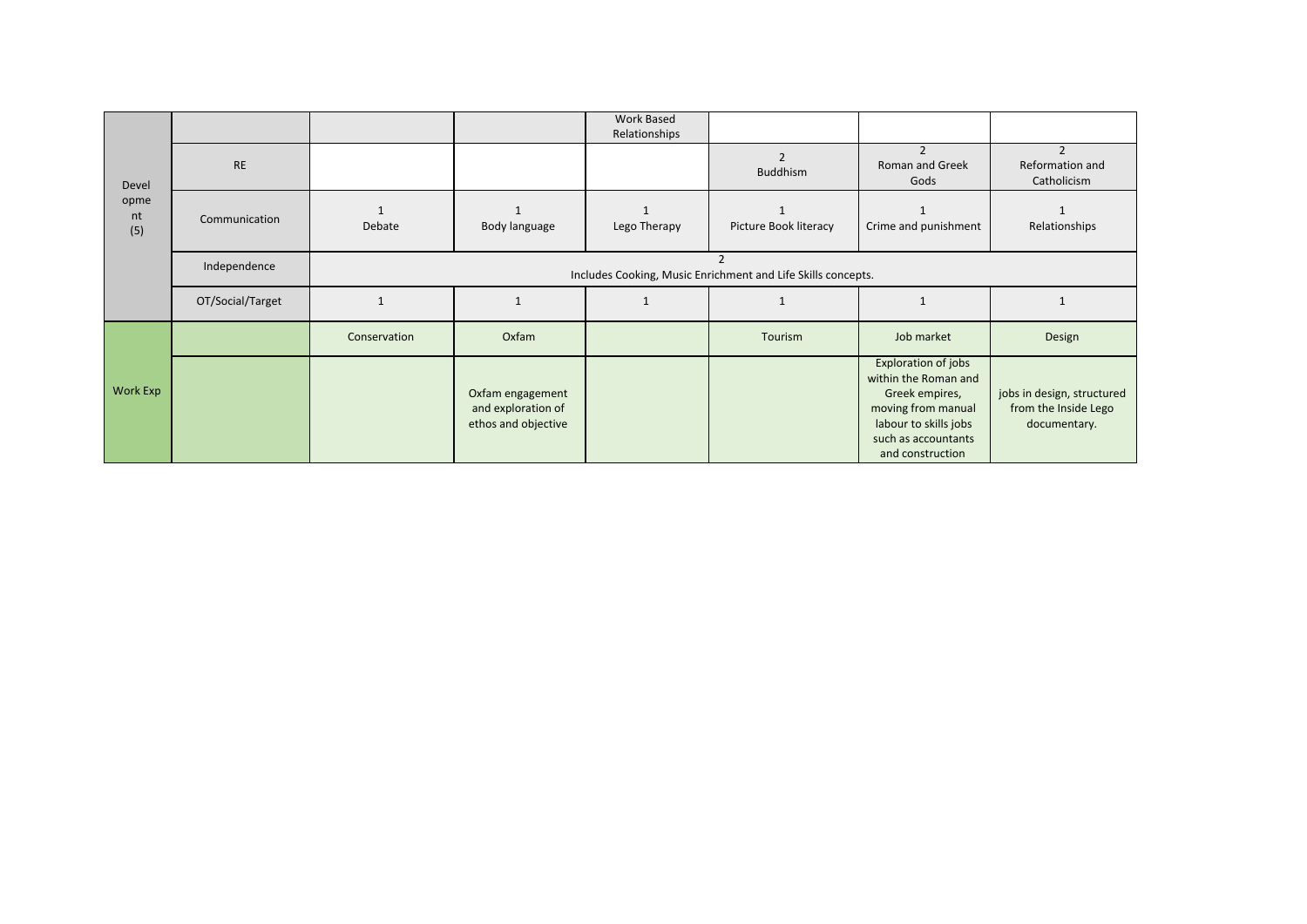|                      | Subject                        | Term 1<br>Oceans                                               | Term 2<br>Antient Egypt                       | Term 3<br>China                                           | Term 4<br>Space                                             | Term 5<br>World War                            | Term 6<br><b>Dinosaurs</b>                                      |
|----------------------|--------------------------------|----------------------------------------------------------------|-----------------------------------------------|-----------------------------------------------------------|-------------------------------------------------------------|------------------------------------------------|-----------------------------------------------------------------|
| Core                 | English                        | $\mathbf{3}$<br><b>Gulliver's Travels</b>                      | $\overline{3}$<br>Non-fiction<br><b>RSPCA</b> | $\overline{3}$<br>Narrative writing<br>Animation          | $\overline{3}$<br>Travel writing                            | $\overline{3}$<br>Media                        | $\overline{3}$<br>Film and drama                                |
| Core                 | SRS                            | $\overline{2}$<br>Advanced synthetic phonics reading programme |                                               |                                                           |                                                             |                                                |                                                                 |
| Core                 | Maths                          | $\overline{4}$<br>Topic: Oceans                                | $\overline{4}$<br>topic: shape                | $\overline{4}$<br>Topic: populations                      | $\overline{4}$<br>Topic (Space): Measure<br>Planets         | $\overline{4}$<br>Topic: number                | $\overline{4}$<br>Topic (Fashion): Measurements:<br>Length/nets |
| Core                 | PE                             | $\overline{2}$<br>Football                                     | $2^{\circ}$<br>Basketball                     | $\overline{2}$<br>Badminton                               | $\overline{2}$<br>Frisbee                                   | $\overline{2}$<br>Cricket                      | $\overline{2}$<br>Athletics                                     |
| Core                 | ICT                            | 1<br>Seesaw                                                    | $\mathbf{1}$<br><b>Book Creator</b>           | $\mathbf{1}$<br><b>STEM: Cosmo robots</b>                 | $\mathbf{1}$<br>Algorithms (Apps)                           | $\mathbf{1}$<br><b>Computer History</b>        | $\mathbf{1}$<br>Coding                                          |
| TaL:<br>Theme<br>(6) | Art                            | $\overline{2}$<br>Deep Blue Sea                                |                                               | $\overline{2}$<br><b>Famous Artists and</b><br>techniques | $\overline{2}$<br><b>Art to Music</b>                       |                                                |                                                                 |
|                      | D&T                            |                                                                | $\overline{2}$<br>Pyramid exploration         |                                                           |                                                             | $\overline{2}$<br>Construction                 | $\overline{2}$<br>Prehistoric world                             |
|                      | <b>Humanities</b><br>Geography | $\overline{2}$                                                 | $\overline{2}$<br>Africa                      |                                                           |                                                             |                                                | 2 - Geography<br><b>Continents and pangea</b>                   |
|                      | <b>Humanities</b><br>History   | Pirates and the sea                                            |                                               | $\overline{2}$<br><b>Shang Dynasty</b>                    | $2^{\circ}$<br><b>Famous Explorers</b><br>(inc. Space Race) | $\overline{2}$<br><b>Timelines</b>             |                                                                 |
|                      | Science                        | $\overline{2}$<br>Animals inc. Humans<br>Human body            |                                               | $\overline{2}$<br><b>Earth and Space</b>                  |                                                             | $\overline{2}$<br>Rocks, Fossils and evolution |                                                                 |
| TaL:<br>Person<br>al | <b>RSE</b>                     | $\overline{2}$<br>Morality and Ethics                          |                                               |                                                           | $\overline{2}$<br>Personal Development                      |                                                | $\overline{2}$<br>SRE                                           |